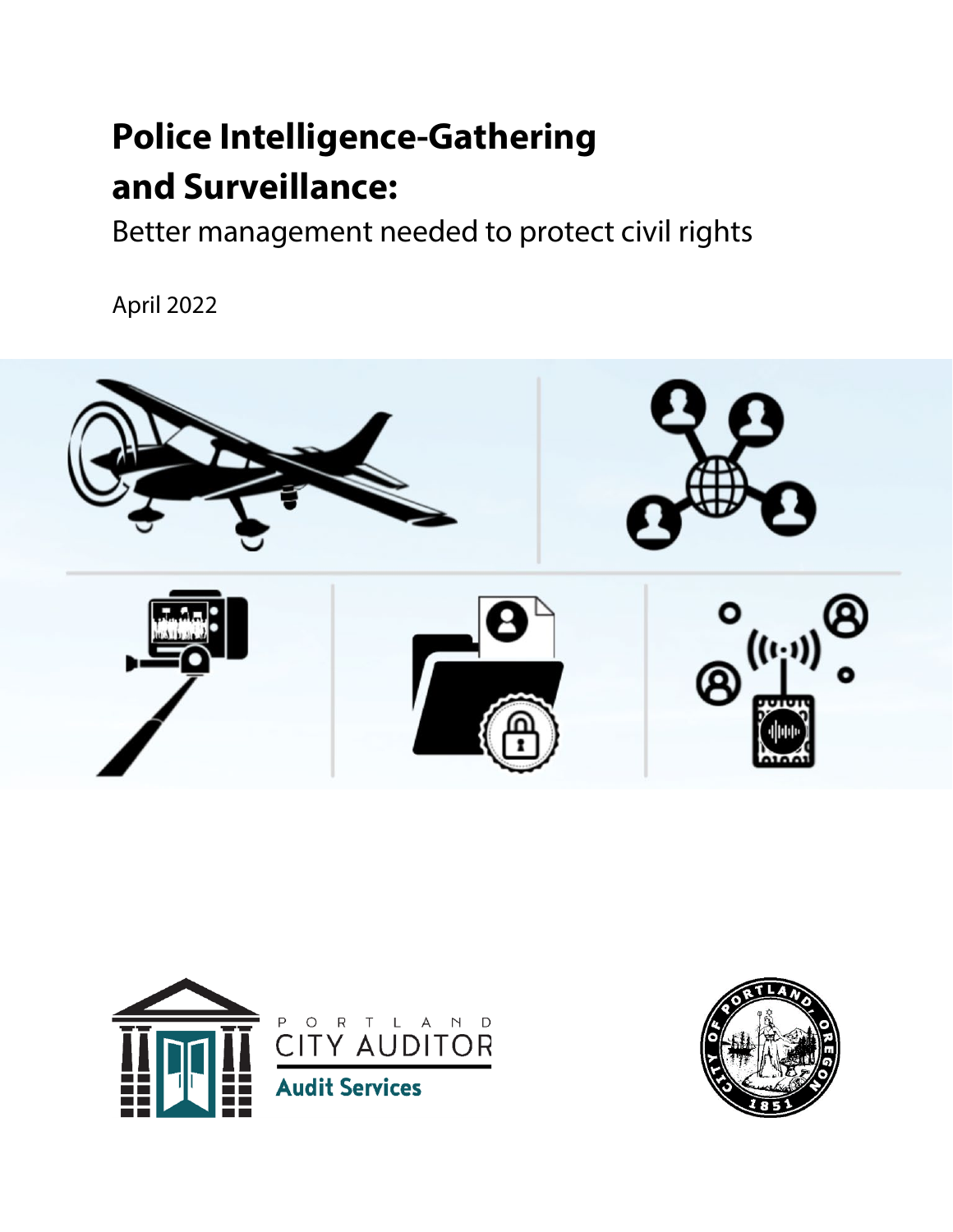# **Police Intelligence-Gathering and Surveillance:**

Better management needed to protect civil rights

| Officers collected information about protesters           |  |
|-----------------------------------------------------------|--|
|                                                           |  |
|                                                           |  |
|                                                           |  |
|                                                           |  |
|                                                           |  |
|                                                           |  |
| The Police Commissioner and Police Chief generally agreed |  |
|                                                           |  |
|                                                           |  |
| Responses to the audit                                    |  |

#### **Mary Hull Caballero, City Auditor KC Jones, Audit Services Director**

**Audit Team:** Elizabeth Pape, Performance Auditor II Bob MacKay, Performance Auditor II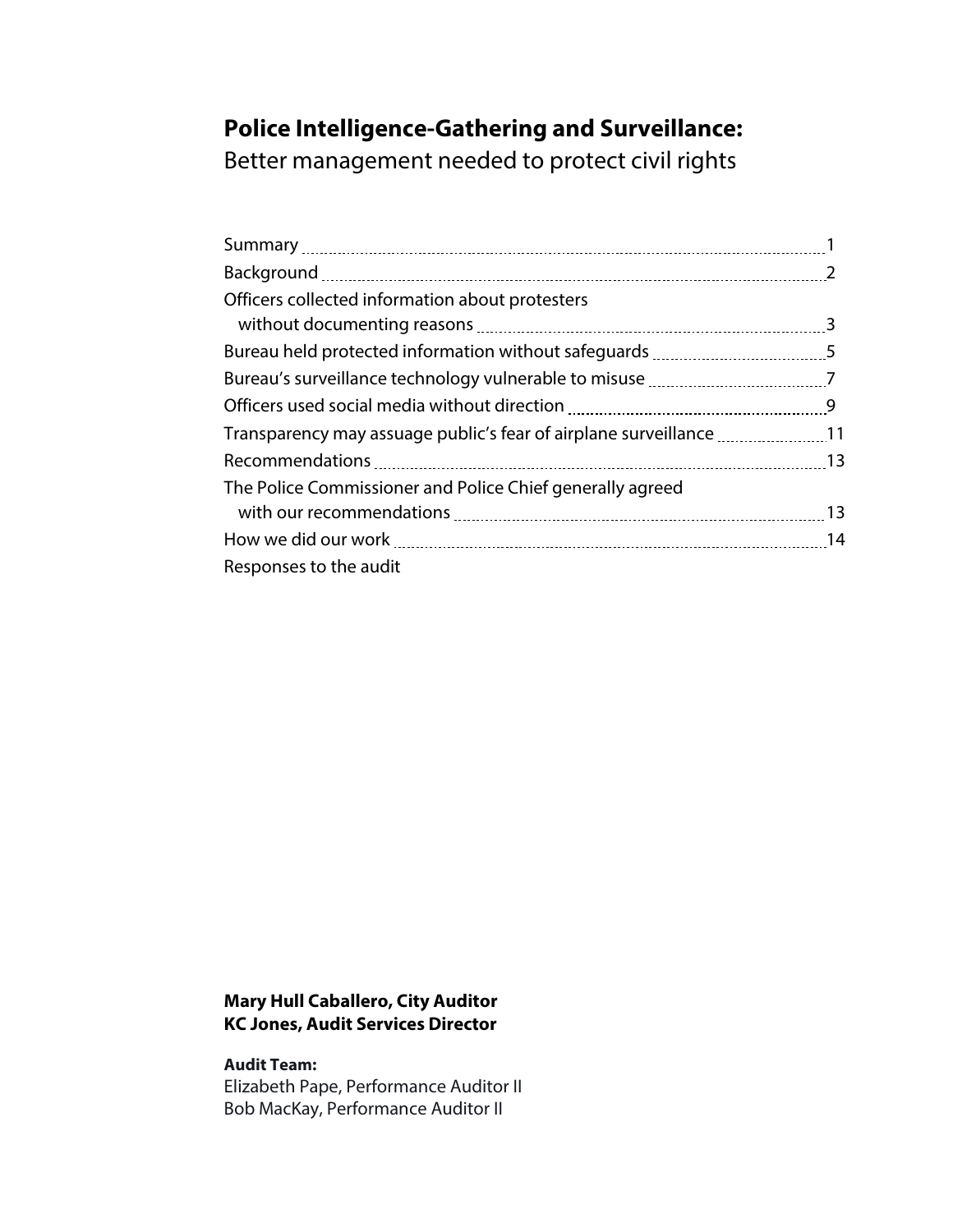**Summary A** wave of Black Lives Matter protests swept through Portland in the summer and fall of 2020. Police encountered protesters exercising their right to free speech and others vandalizing property and committing arson. The dynamic conditions of the protests presented a challenge for police to enforce laws while safeguarding people's civil rights.

> This audit assessed whether Portland police gathered intelligence and conducted criminal investigations in a manner that protected privacy and civil liberties during the protests. Our inquiry consisted of two parts. The first reviewed whether police working the protests and criminal intelligence officers gathered and maintained information about protesters in a way that protected their civil rights. The second part focused on how the police used surveillance technology, both during protests and more generally.

> We reviewed a sample of 40 police reports related to protests and 33 Criminal Intelligence Unit reports and bulletins. We found the Portland Police Bureau provided no guidance for officers at protests about what information they could collect and that the Criminal Intelligence Unit did not limit access to its reports and kept them past their retention schedule.

The Bureau had 37 different surveillance technologies but few policies and procedures to guide their use. We found that officers used social media extensively without direction for appropriate use. Our review of video taken from the Bureau's airplane did not record images that could be used to identify people or vehicles, a finding that may help alleviate protesters' fears of the Air Support Unit.

Intelligence gathering and surveillance is by its nature secretive, but the Bureau should adopt policies to guide officers tasked with collecting it. The policies should set boundaries for acceptable activity and help ease the public's fear of the Bureau's use of intelligence-gathering and surveillance, the collection of which is to make Portland a safer and more secure place to live.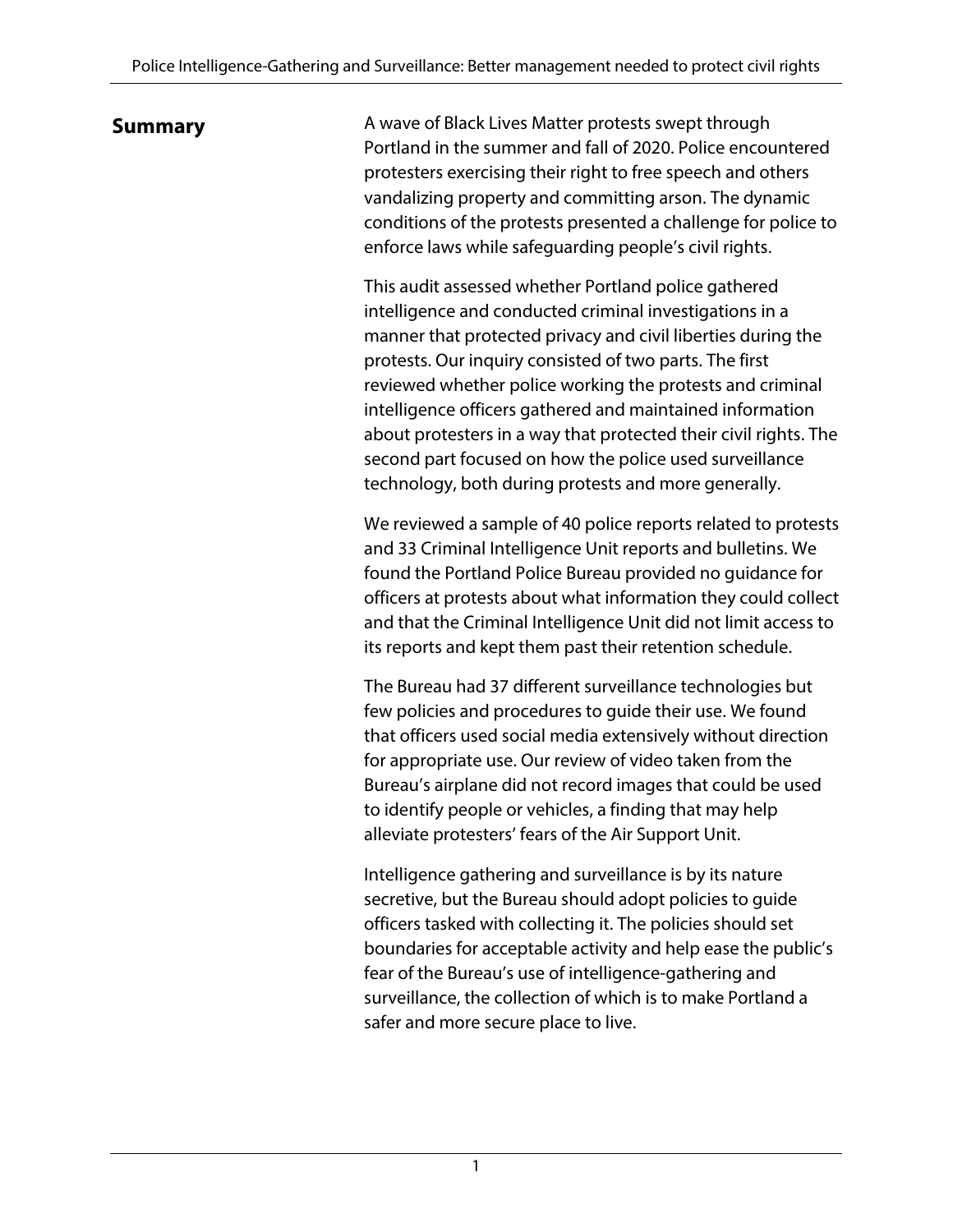**Background Portland has a lively history of activism and public** demonstrations. Portlanders have been especially eager to express their First Amendment rights, from labor organizing in the 1930s, to demonstrations against race discrimination in the 1960s, to the Occupy Wall Street movement in the 2010s. In the Spring of 2020, some people across the nation were shocked by the murder of George Floyd at the hands of a Minneapolis Police officer. His murder led many to question long-standing police practices and direct their anger at law enforcement. Portland erupted into Black Lives Matter protests that swept all quadrants of town and lasted for more than 100 days.

> Portland Police have had incidents involving its intelligencegathering and record-keeping become public controversies. The American Civil Liberties Union of Oregon recently sued the City alleging the Bureau violated state law and a prior agreement with the organization during the Black Lives Matter protests that forbids law enforcement from collecting information about protesters who were not engaging in criminal activity. The Bureau's decision in the 1980s to stop keeping physical files of intelligence information about groups and individuals led a sergeant to store boxes of them in his garage when he retired. The files, which eventually were returned to the Portland Archives and Records Center, included information on a food cooperative, a women's rights organization, and an organization that promoted bicycle repair.

> Policing the Black Lives Matter protests was complicated and difficult. Officers often worked overtime shifts and were exhausted. Most of the protesters were law abiding and intent on expressing their opposition to police violence against Black people across the nation. But there were also people in the crowd committing crimes, such as spraypainting buildings, smashing windows, setting fires, barricading streets, and throwing objects at police officers. Police collected evidence to support potential prosecutions of suspected illegal activities.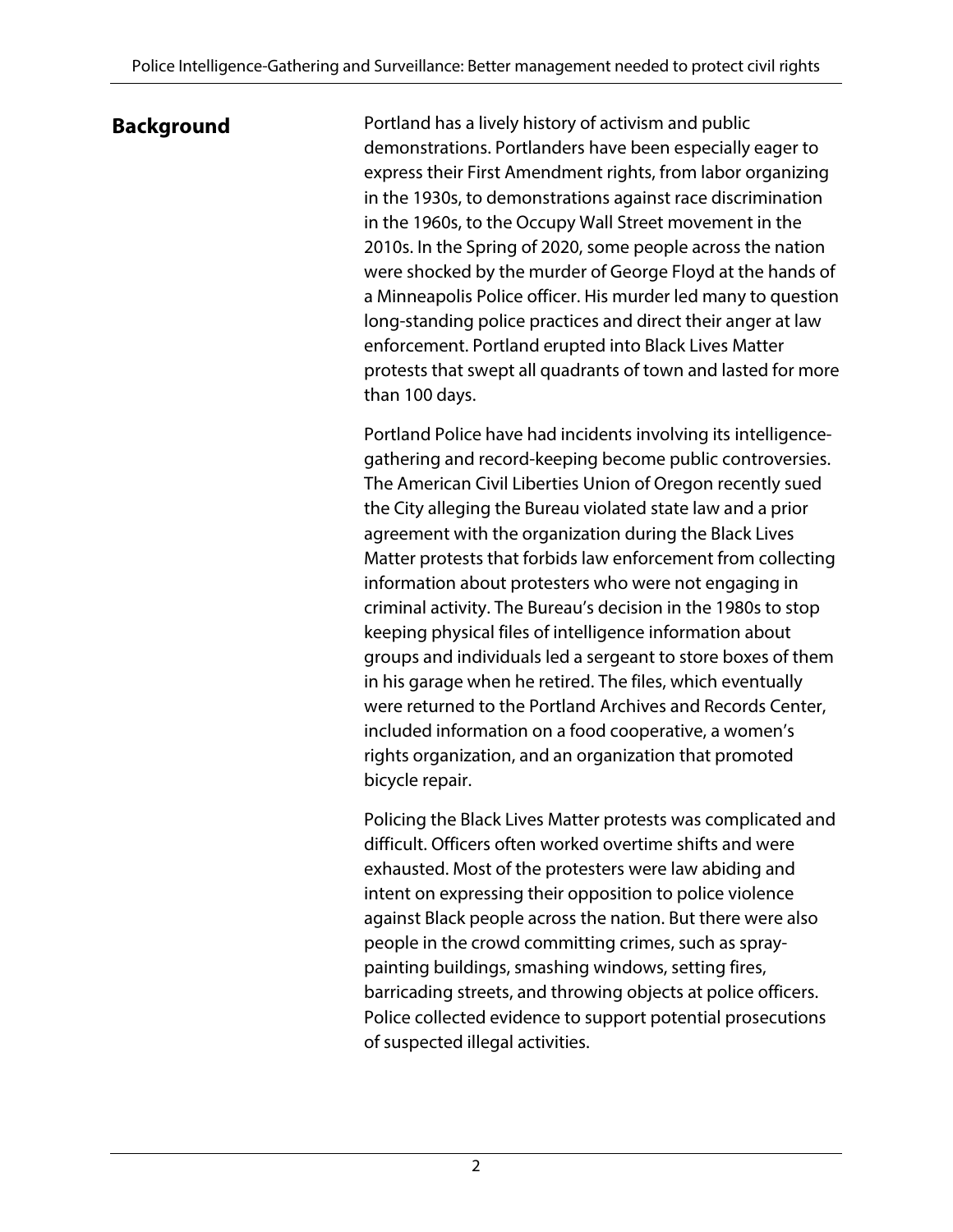Collecting information that involves Constitutionally protected speech comes with risks. Surveillance and intelligence-gathering without safeguards can:

- Stifle free speech and association;
- Create irrelevant information and harm innocent people;
- Generate of a sense of vulnerability;
- Allow for abuse; and,
- Make communities less safe.

Research shows these effects are particularly acute for people of color because of the historical use of intelligencegathering to suppress civil rights movements and overpolicing of Black communities.

The Police Bureau group responsible for intelligencegathering is called the Criminal Intelligence Unit. The unit also provides security for dignitaries and investigates threats against Portland officials and those involving workplace violence. The team consists of one sergeant, four officers, and one administrative support staff. It reports directly to the Chief. The unit's budget was \$1.4 million in Fiscal Year 2019- 2020.

### **Officers collected information about protesters without documenting reasons**



Law enforcement officers should not collect information about the political, religious, or social views or associations or activities of individuals, businesses, or groups without reasonable suspicion of criminal activity, according to Oregon Revised Statute 181A.250. Collecting information about protesters without documenting criminal activity has the potential to stifle free speech.



*Dave Killen, Oregonian. May 2021. A detective stored this photo of peaceful protesters in police records.*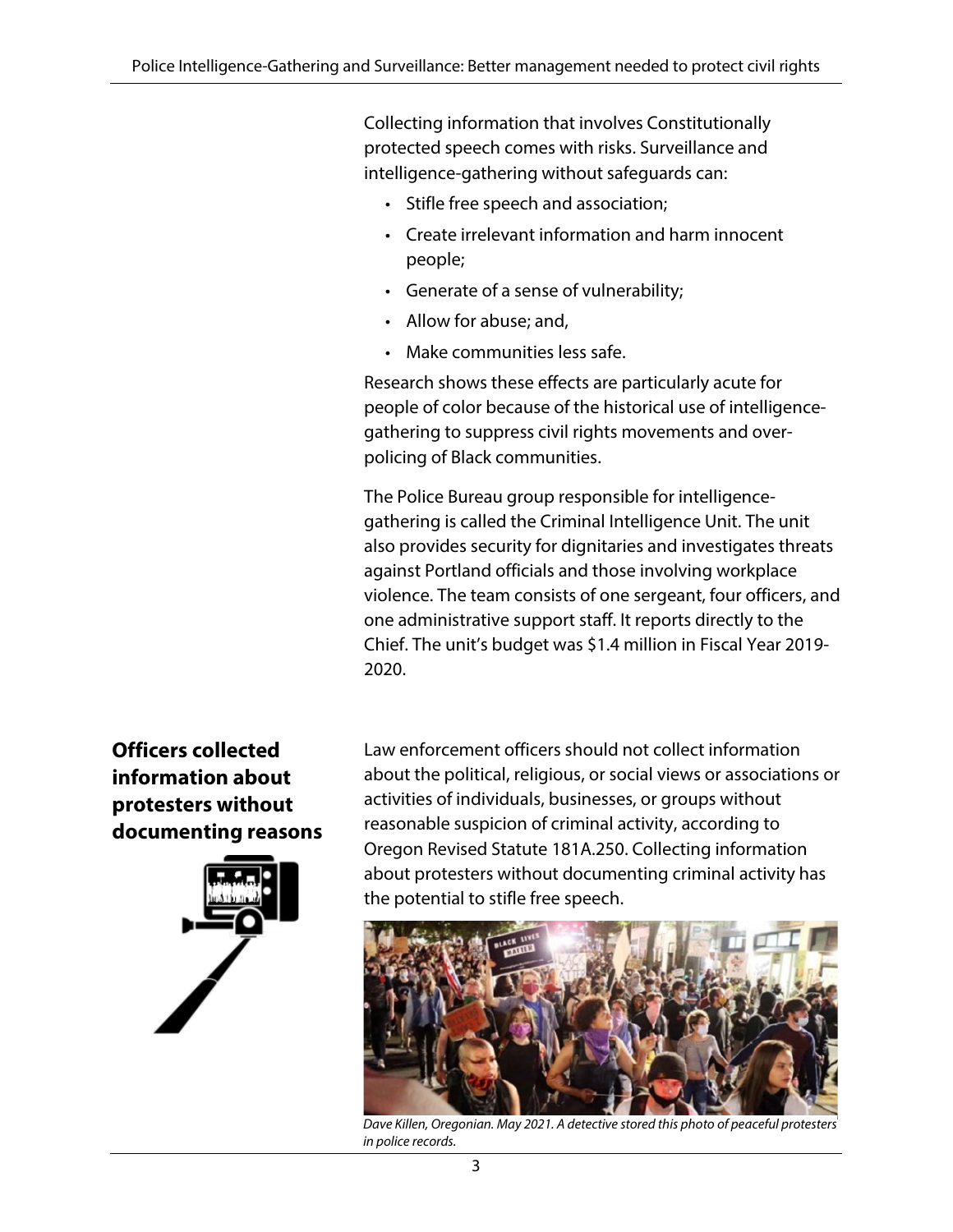Portland officers collected personally identifiable information about protesters in police records without documenting suspected criminal activity. We reviewed a random sample of 40 police reports related to protest activity and found five examples of officers collecting information about protesters without the required documentation.

One example involved an officer who recorded a video of protesters with a personal phone. The officer told his supervisors that he made the recording for his own use and not because the protesters were engaged in criminal activity. The protesters became angry when they noticed the officer recording them. This prompted the officer to notify his supervisor, who asked him to document the incident in a report.

We observed four other examples in our sample of officers recording personal information about protesters without documenting suspected criminal activity, including:

- A photo of protesters;
- A video of people presumed to be protest organizers;
- A report by an officer who recorded license plates of vehicles near a protest; and,
- Photos and videos from a protest saved from publicly available social media posts.

The presence of the information is why officers need clear direction from the Bureau to ensure they comply with the law. The First Amendment protects people's right to protest, and street protests can be complex events for the police to manage. The Bureau had no directives or instructions for officers specific to investigating criminal activity during First Amendment events. Without guidance, officers used their individual discretion to decide how and what type of information to collect during the 2020 protests.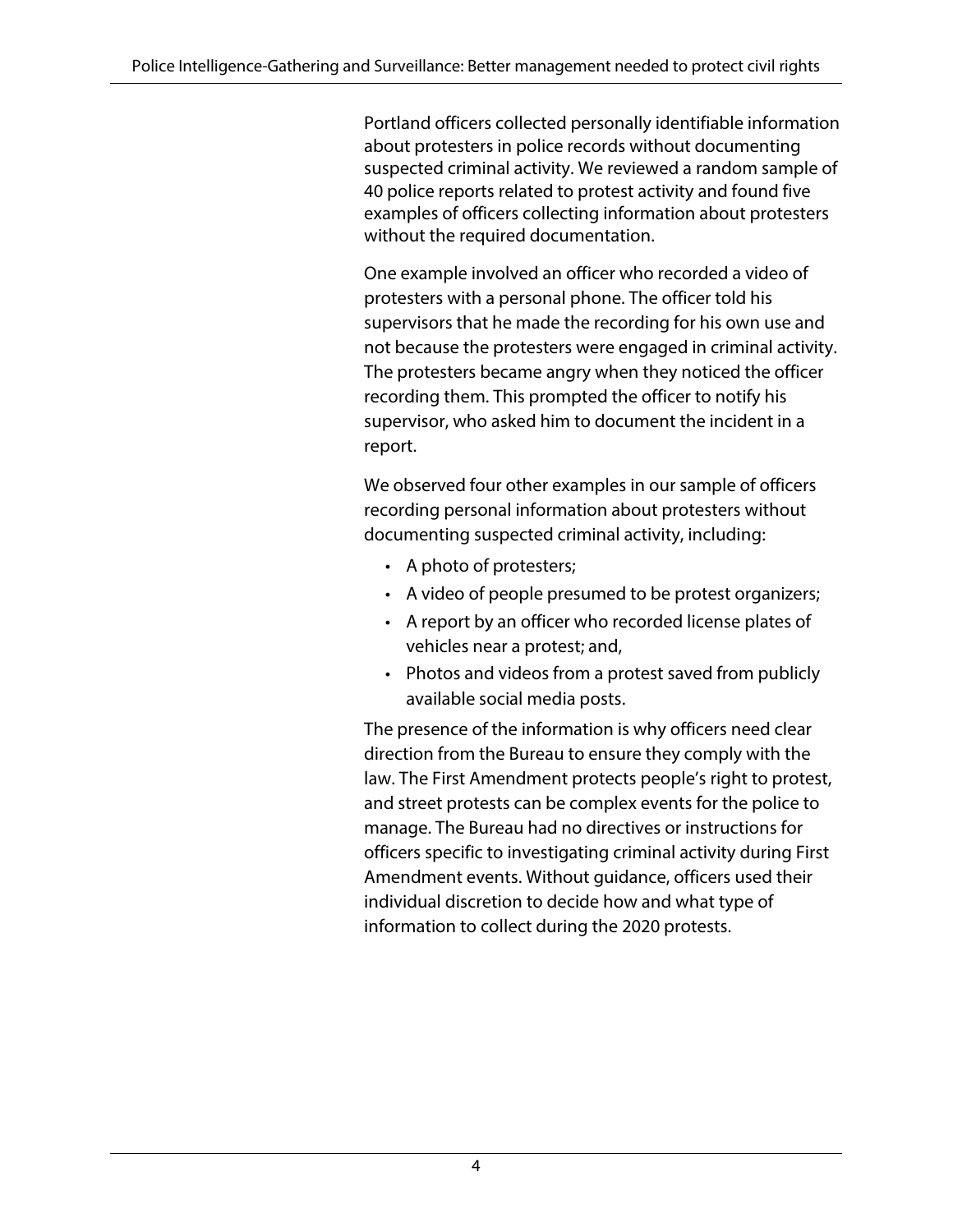Other cities, such as [San Francisco](https://www.sanfranciscopolice.org/sites/default/files/2018-11/DGO8.10%20Guidelines%20for%20First%20Amendment%20Activities.pdf) and th[e District of](https://code.dccouncil.us/us/dc/council/laws/docs/15-352.pdf)  [Columbia,](https://code.dccouncil.us/us/dc/council/laws/docs/15-352.pdf) have policies that direct how officers should conduct investigations when policing activity associated with First Amendment events. Their policies include how investigations are authorized, who can gather evidence, and whether invasive investigative techniques can be used. They also include guidelines for information validation, access, and retention.

Unlike officers policing protests in real-time, the Criminal Intelligence Unit has standard operating procedures intended to ensure the Bureau complies with state law when gathering information related to political and religious activity. According to its procedures:

- When a report comes to the Criminal Intelligence Unit, it should be placed in a working file for review;
- If it is determined there is no reason to suspect criminal activity, the information should not be retained longer than 30 days; and,
- Access to the reports should also be limited to staff in the intelligence unit and those with the appropriate permission to view them.

We reviewed a sample of 33 Criminal Intelligence Unit work products to determine if the unit protected political or religious information that was not associated with criminal activity. We found six work products related to political activity that had no substantiated criminal activity. Those should not have been retained beyond the 30-day limit. They also were widely available throughout the Bureau despite the access limitation that applies to sensitive information.

For example, one report described a person suspected of surveilling a Police Bureau building during the Black Lives Matter protests. The report included the person's vehicle license plate number. A few days later, an officer assigned to the Criminal Intelligence Unit determined the person's conduct was not criminally suspicious and closed the case.

### **Bureau held protected information without safeguards**

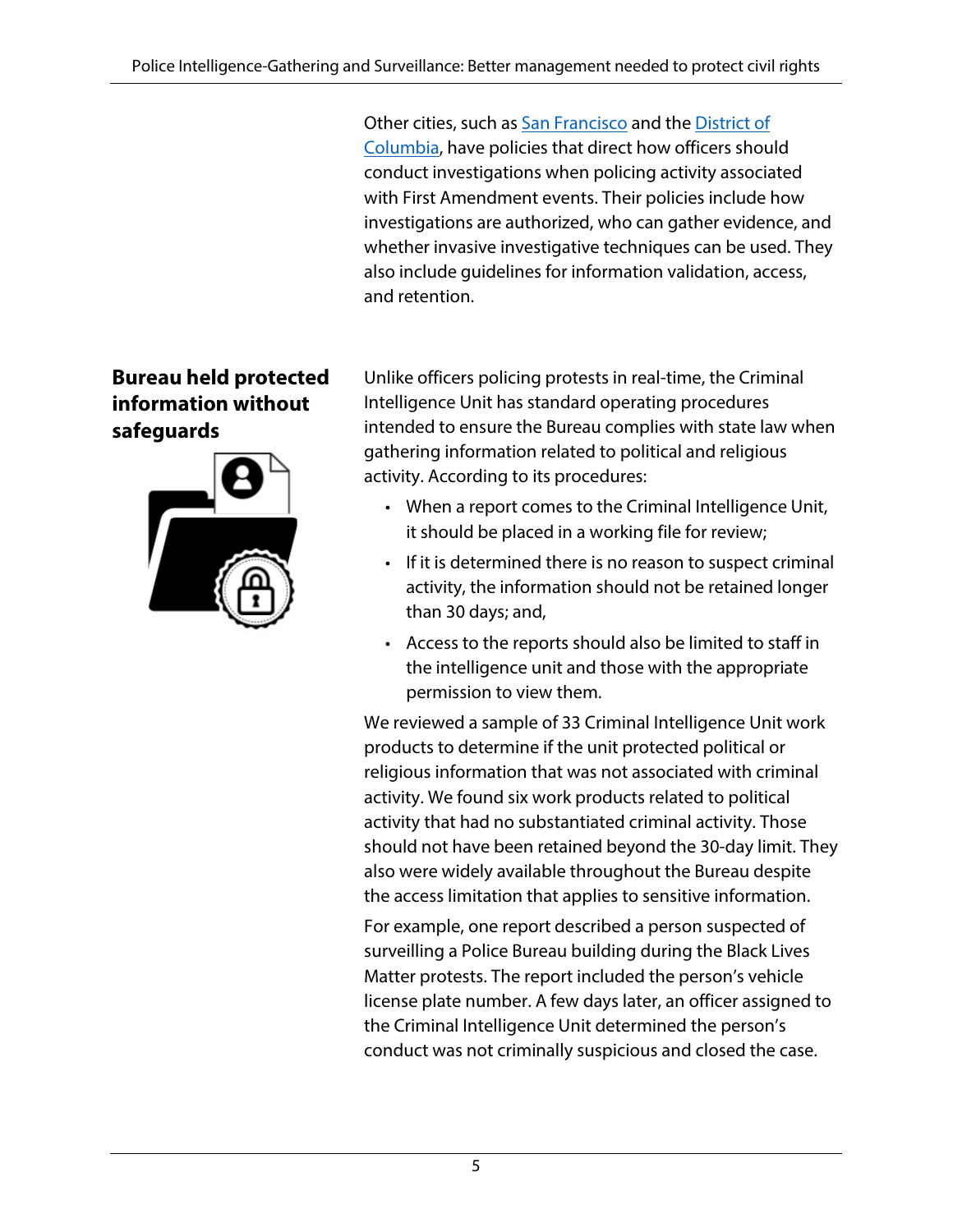We observed five other examples that did not appear to comply with procedures:

- A report and bulletin about a person planning to protest actions by the Oregon Attorney General;
- A bulletin from Vancouver Police describing a vehicle playing anti-law enforcement music;
- A report about a perceived social media threat to the Multnomah County District Attorney;
- A report about assistance provided to a New Jersey law enforcement agency regarding political activity from a Portland internet address; and,
- A report about a person who expressed concern to a third-party about antisemitic activity within the Portland Police Bureau.

The continued existence of the reports raises risks for the people described in them. Any officer from any agency that searches the Bureau's records system using the names will have access to the case information. Such searches commonly are conducted during routine traffic stops. Studies have shown that police officers are more likely to view people as dangerous when they also view them as disrespectful. Officers might perceive drivers to be a threat during traffic stops if they access reports that say drivers were involved in Black Lives Matter protests or played music perceived to be anti-police. Officers also are poorly served when unfounded information remains in the system while making decisions in the field.

The records exceeded the retention limit and were widely available because the Criminal Intelligence Unit does not have a process for protecting political or religious information that was not related to criminal activity. Officers saved reports in the Bureau's central records management system, known as RegJIN, which state law requires be retained for at least 20 years. The system is accessible by all sworn Bureau members as well as officers from partner agencies, such as Lake Oswego and Scappoose.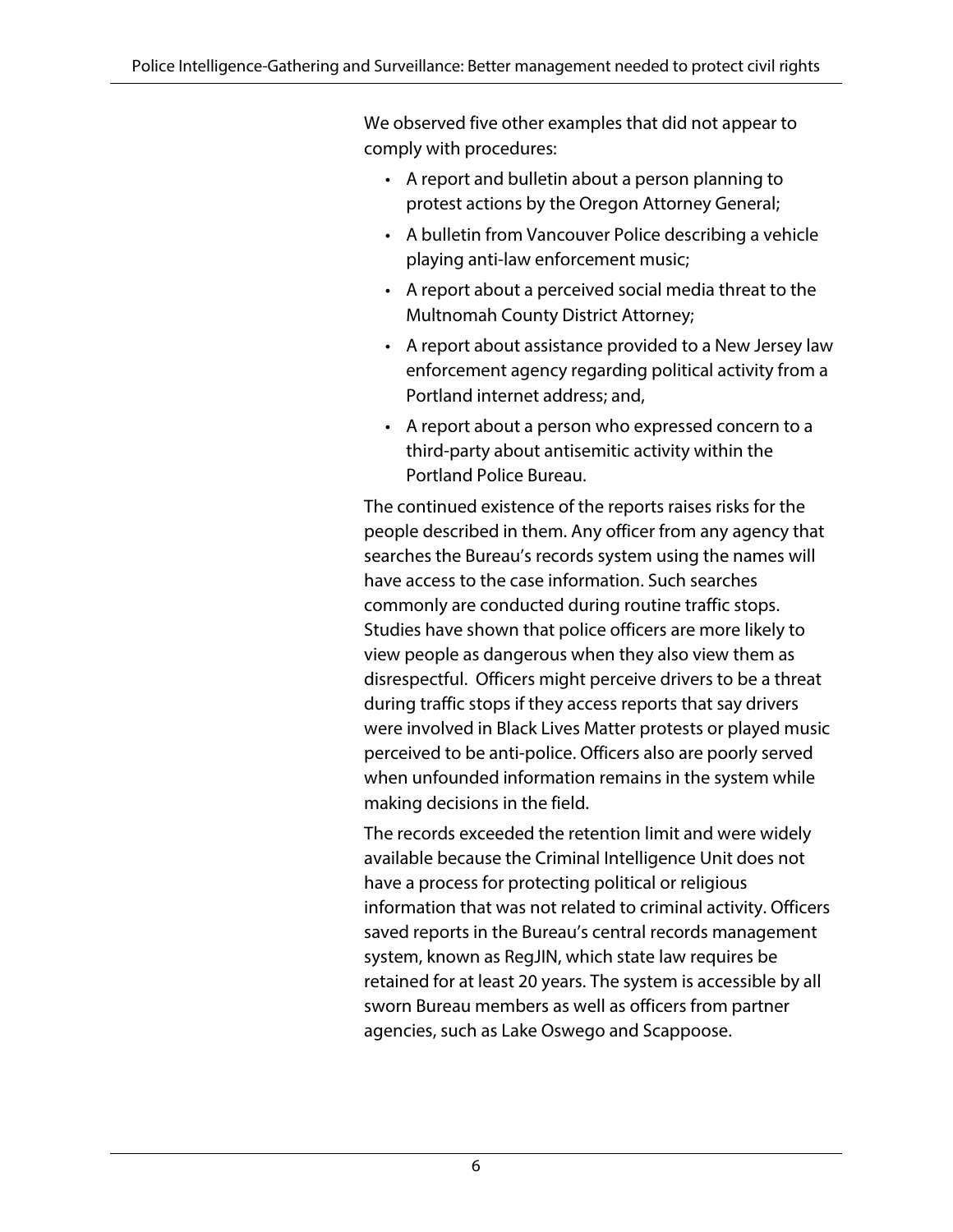### **Bureau's surveillance technology vulnerable to misuse**



There's tension between the promise that technology offers to make people safer and more secure and the threat of invasive surveillance. Technology can be both beneficial and harmful at the same time. We found the Bureau had tools capable of gathering information about people but did not have accompanying data governance policies to comply with the City's privacy principles.

The use of technology can improve policing practices and build community trust and legitimacy, but its implementation must be built on a defined policy framework with its purposes and goals clearly delineated. Implementing new technologies can give police departments an opportunity to fully engage and educate communities in a dialogue about their expectations for transparency, accountability, and privacy.

*- President's Taskforce on 21st Century Policing*

The Bureau provided a list of 37 types of technology capable of collecting sensitive information. Some, such as the online reporting portal, are not what jump to mind when thinking about intelligence-gathering and surveillance. Policy-setting criteria suggests, however, that technology intended for a purpose other than surveillance but that can be used for that activity should be regulated.

People interviewed for this audit said they feared the Bureau was using technology for inappropriate surveillance. Their concerns ranged from license plate readers, aircraft, cell phone data extraction, predictive policing tools, and facial recognition software. There was a particular fear that data might be shared with U.S. Immigration and Customs Enforcement. Community members offered ideas that would make them more comfortable with the Bureau's technology, such as ensuring that data is secure, evaluating the dollar and societal costs of surveillance technology against its public safety benefits, and creating rules about sharing data with third parties, including other law enforcement agencies.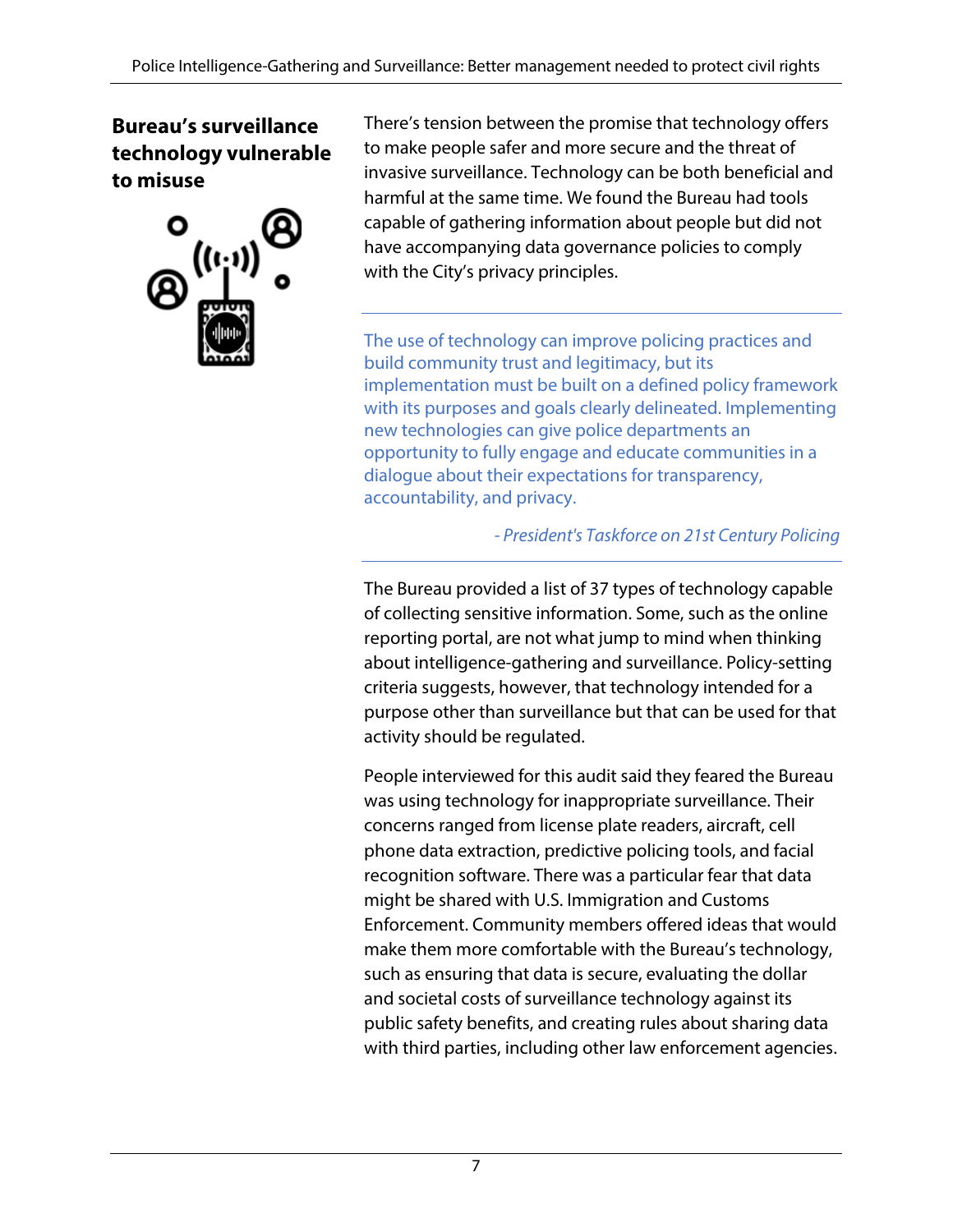The Fourth Amendment places restrictions on how law enforcement collects information without probable cause that a person committed a crime. The City's **Privacy and** [Information Protection Principles](https://static1.squarespace.com/static/5967c18bff7c50a0244ff42c/t/5d0aec446939ce00011ec049/1560996933477/COP_PIP_handout_June19_2019.pdf) include high-level values statements to provide further protections for Portlanders, but do not include specific practices. The principles relate to transparency, accountability, and equitable and ethical data management.

Of the Bureau's 37 types of technology that could be used for intelligence-gathering or surveillance, 16 had associated policies, including license plate readers, body wires, and cell phone data extraction software. With one exception, the policies addressed basic concepts, such as authorized uses and required training. Some, however, were missing other important components, such as guidance for data collection and safeguarding.

Policies were absent for 21 types of technology that can be used for surveillance. Many of them were used for tactical awareness by the Special Emergency Response Team, Crisis Negotiation Team, and Bomb Team.

The Bureau documented its use of three of 37 types of technology: license plate readers, traffic cameras, and the online reporting portal. Usage reports assessed the effectiveness of the technology but were missing other elements. For example, reports about license plate readers and the online reporting system did not address community members' complaints about the technology and were not readily available to the public. None of the reports addressed cost or whether any improvements or modifications were needed. Only the traffic camera report was [available online.](https://www.oregonlegislature.gov/citizen_engagement/Reports/2021%20Photo%20Enforcement%20Report.pdf)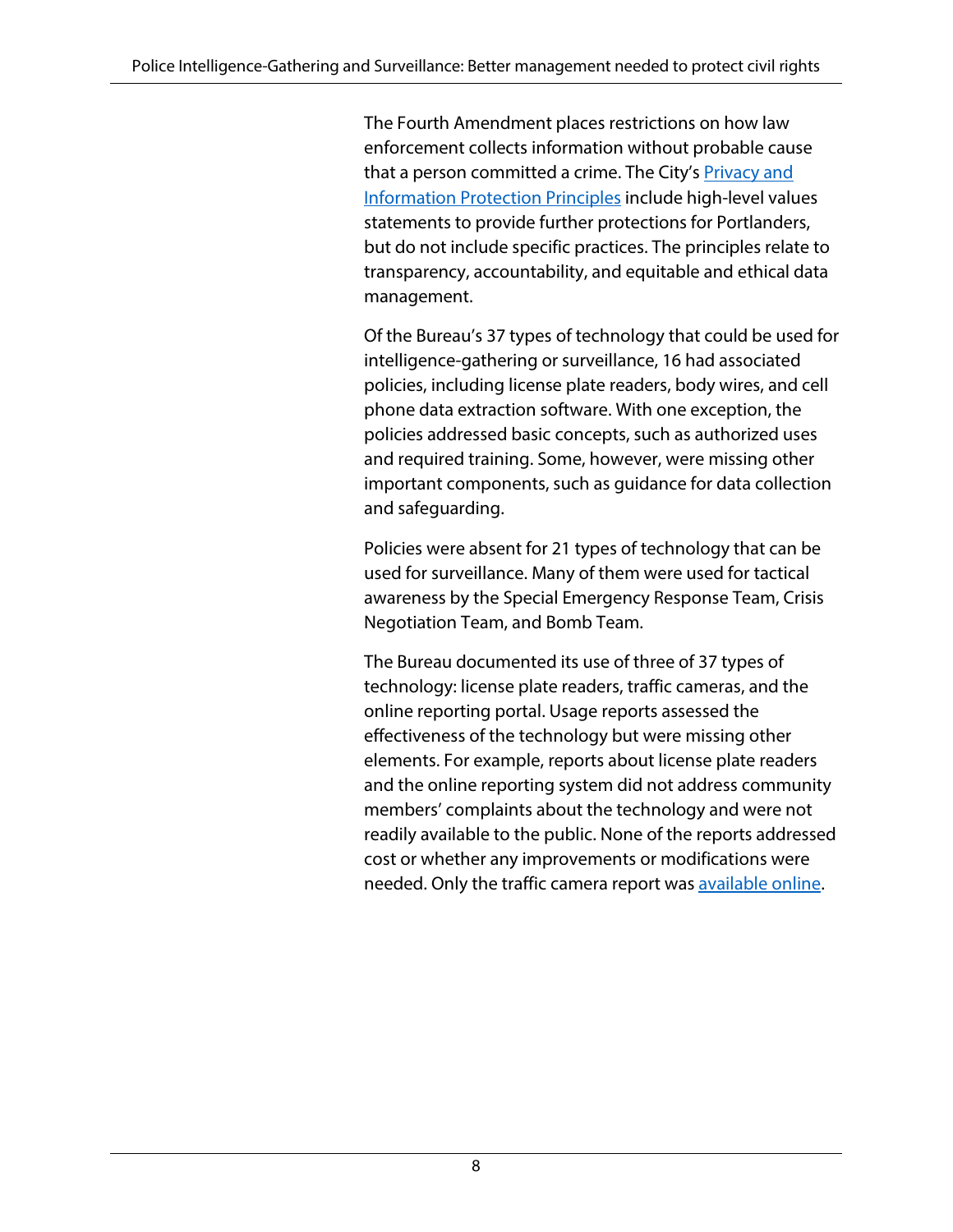Neither Council nor Bureau managers provided overall direction for adopting and using surveillance technology. The [City Council of Oakland,](https://oaklandca.s3.us-west-1.amazonaws.com/oakca1/groups/cityadministrator/documents/standard/oak070617.pdf) Calif., adopted an ordinance that outlines rules for adopting technology, using and maintaining data, and sharing information. Oakland's Council must authorize surveillance technology purchases and use and seeks advice from a privacy commission. Oakland's ordinance requires staff to draft use policies for each type of surveillance technology, including who has access and how data is collected, protected, and shared. Staff also must submit a report to the privacy commission that includes information about how all surveillance technology is used, its effectiveness, and recommendations for changes in use. [The](https://cops.usdoj.gov/pdf/taskforce/taskforce_finalreport.pdf)  [President's taskforce on 21st Century Policing](https://cops.usdoj.gov/pdf/taskforce/taskforce_finalreport.pdf) also recommended involving community advisory committees in the adoption of new technology.

### **Officers used social media without direction**



Social media is becoming an essential law enforcement tool. The Urban Institute and the International Association of Chiefs of Police found in a 2016 survey that 91 percent of law enforcement agencies used social media to notify the public about safety concerns, 89 percent for community outreach, 70 percent for intelligence gathering, and 59 percent had contacted a social media company to obtain evidence.

Law enforcement can use social media for several investigative purposes, such as:

- Overt investigations that use publicly available information, such as Twitter;
- Discrete investigations similar to wearing plain clothes or patrolling in an unmarked car. An example is using a private internet service provider to read a blog; and,
- Covert investigations similar to undercover activities, such as using a fictitious account or getting a court order to intercept data.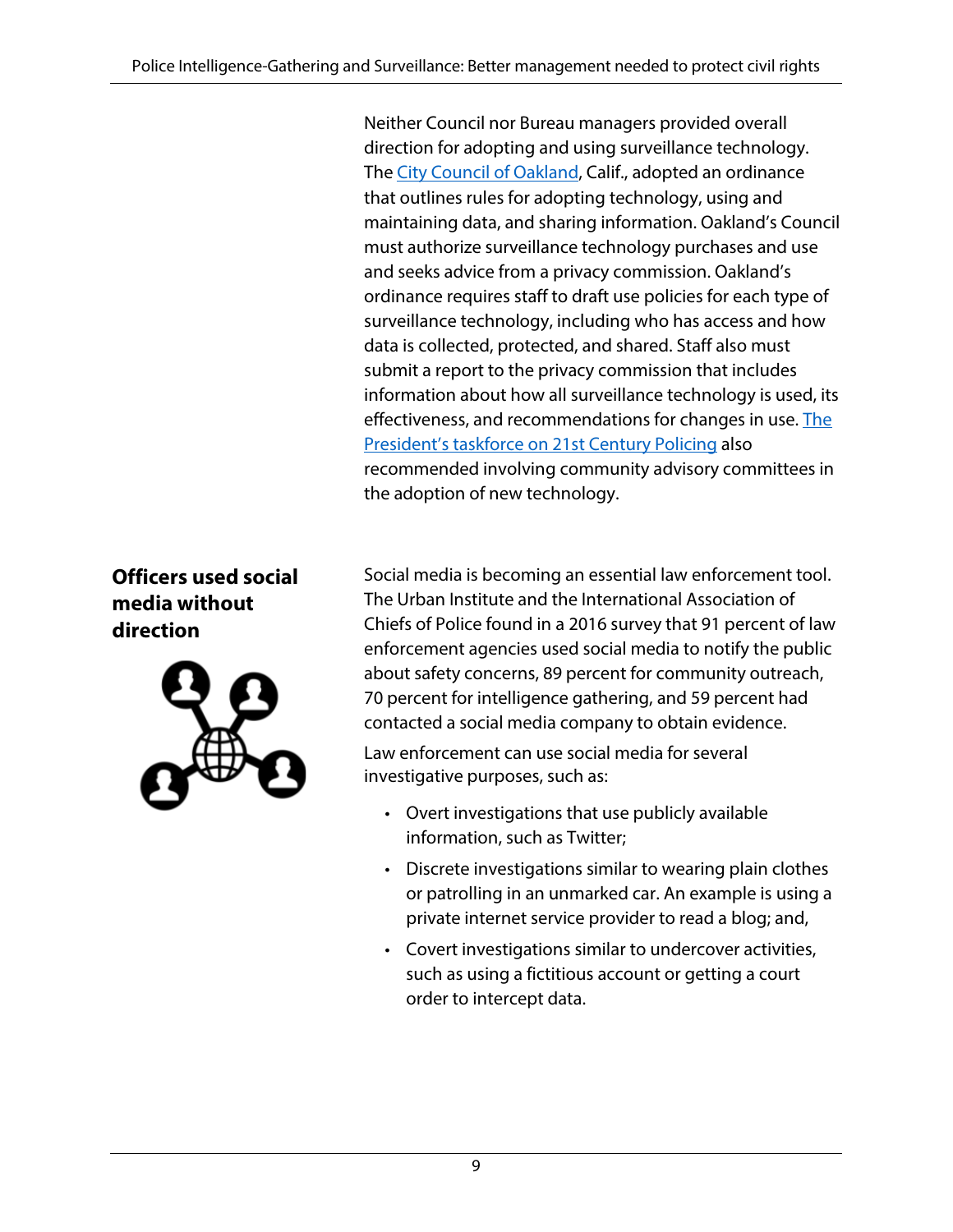Oregon Revised Statute 181A.250 prohibits law enforcement officers from collecting information about the political, religious, or social views or associations or activities of individuals, businesses, or groups without reasonable suspicion of criminal activity. Reasonable suspicion is a lower bar than probable cause. Social media presents the opportunity to collect information on multiple people networks of personal associations are inherent to the format. The American Civil Liberties Union noted that monitoring social media can silence discourse by making people afraid they will be punished for expressing views and targeted for threatening existing power structures.

Social media can also be used to track innocent speech that may be hyperbolic or misunderstood by police. For example, an Oregon Department of Justice investigator investigated the Black director of its civil rights division after the director posted to the BlackLivesMatter hashtag on Twitter. The investigator also mistook a hip-hop group's logo in the director's personal newsfeed for an anti-police slogan. The director sued, saying the surveillance operation violated his civil rights. The case was settled, but the legal agreement also required the director to leave his job.

Social media is used extensively across the Police Bureau. Officers, Detectives, and Supervisors said they used social media for investigations by reviewing publicly available information and creating fictitious accounts with assumed identities to view private accounts. Officers also could get a warrant for more comprehensive access to social media accounts.

The Bureau's social media directive did not include instructions about how to use social media during investigations. Instead, it was focused on officers' personal use. The Justice Department's [Bureau of Justice Assistance](https://bja.ojp.gov/sites/g/files/xyckuh186/files/media/document/developing_a_policy_on_the_use_of_social_media_in_intelligence_and_inves.pdf) recommends key investigative elements that should be included in social media policies, such as authorization requirements for different types of social media use and how evidence will be validated and stored.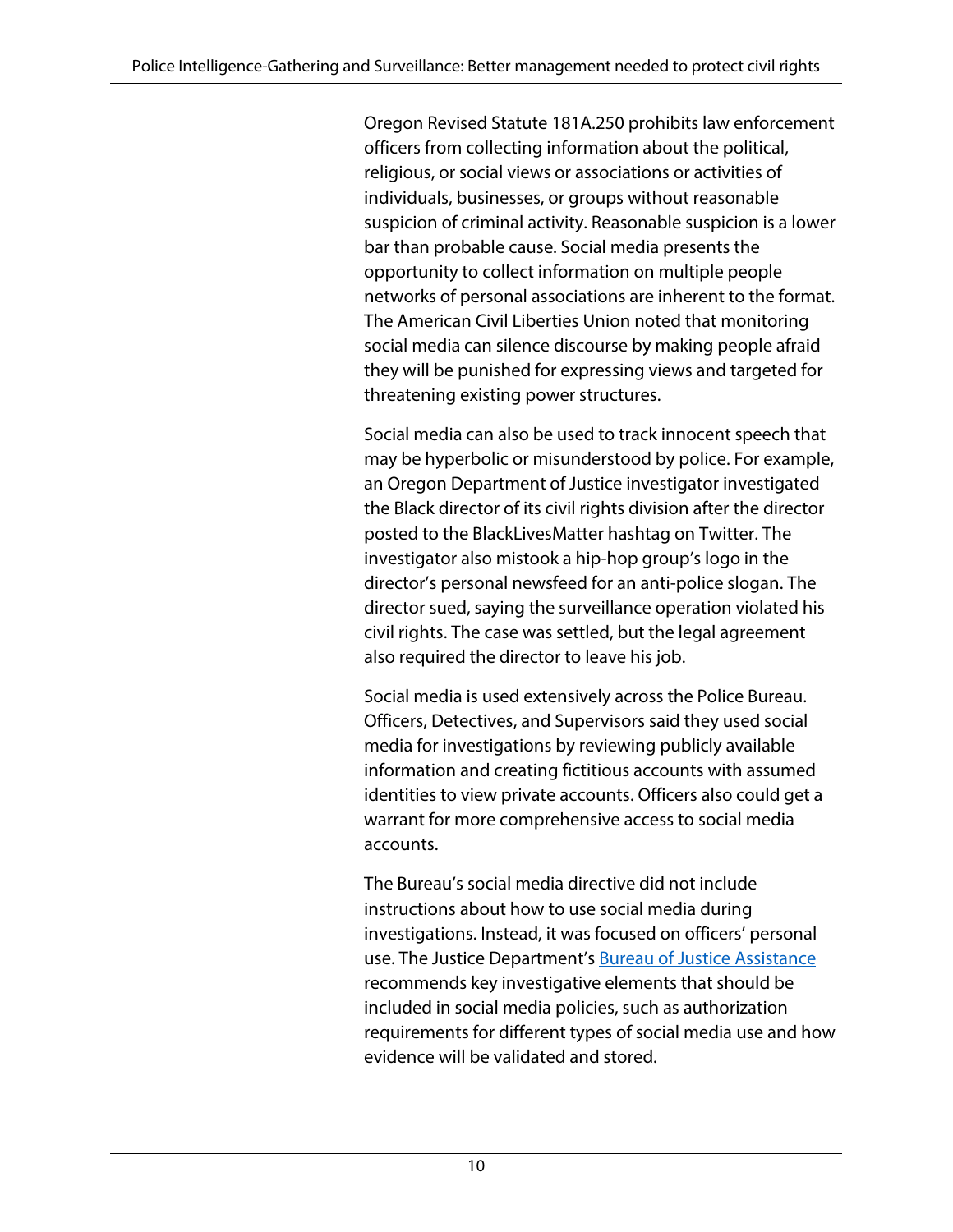We reviewed a sample of 25 instances in which Criminal Intelligence Unit officers used social media. Seven instances were appropriately documented. Sixteen instances did not have documentation of suspicion of criminal activity. Examples included:

- three instances in which subjects were not associated with any active criminal cases;
- four instances in which inquiries came from other agencies but were not documented as such; and,
- nine instances in which work products did not include documentation of suspected criminal activity.

### **Transparency may assuage public's fear of airplane surveillance**



The Bureau's use of aircraft evoked fear in more community members and protesters interviewed and surveyed for this audit than other intelligence-gathering or surveillance tools. People were concerned the Bureau used its airplanes to collect information on individual protesters.

In contrast to the level of concern, we found no evidence in a sample of recordings created by the Air Support Unit during the 2020 protests of information of individuals' political activity. One of 20 recordings we reviewed was related to a protest, and it included evidence of criminal activity. The technology did not appear capable of capturing images in enough detail to identify



*Source[: www.flightradar24.com.](http://www.flightradar24.com/) This screen shot shows the flight path of the Bureaus airplane on 4/8/21 at 9:20 PM.*

individuals or vehicles. We rode in the plane to observe what pilots could see from the air and could not identify individual people or vehicles. We also did not find any evidence that indicated that Portland officers used Stingray technology, which community members suspected Air Support used to remotely access information from cell phones.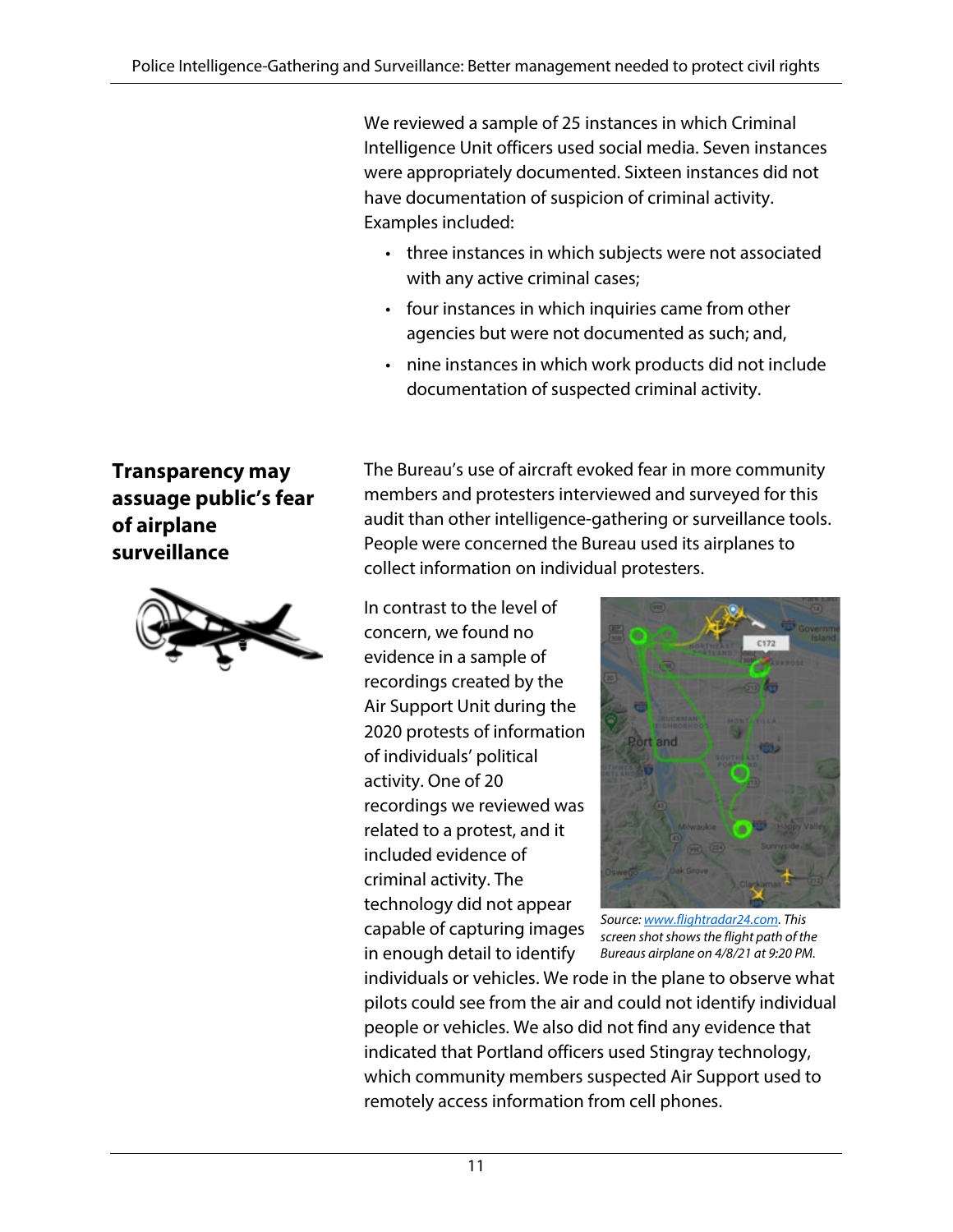The Bureau's Air Support Unit flies a fixed-wing plane about 1,200 hours a year. It is staffed by one full-time sergeant, who oversees others assigned to help when needed. Its budget was \$500,000 in Fiscal Year 2020-21.



*Source: Audit Services. The Air Support Unit's airplane.*

Air Support has policies that forbid recording political activities unless there is evidence of a crime. The policy directs crewmembers to avoid recording protest events unless an incident commander asks them to, or the crew observes criminal activity. The unit does not report publicly about its activities but was developing an online dashboard to share information internally. The Bureau missed an opportunity to alleviate the community's fears about the intrusiveness and use of the plane by not sharing the information publicly.



To view Air Support Unit videos online, visit our report: [www.portland.gov/police-intelligence-gathering](http://www.portland.gov/police-intelligence-gathering) 

- Protests video: https://youtu.be/j0jTuCj7Qeq
- Aerial video:<https://youtu.be/tVI6fn4YGFo>
- Patrol video:<https://youtu.be/nx39AmFOxhI>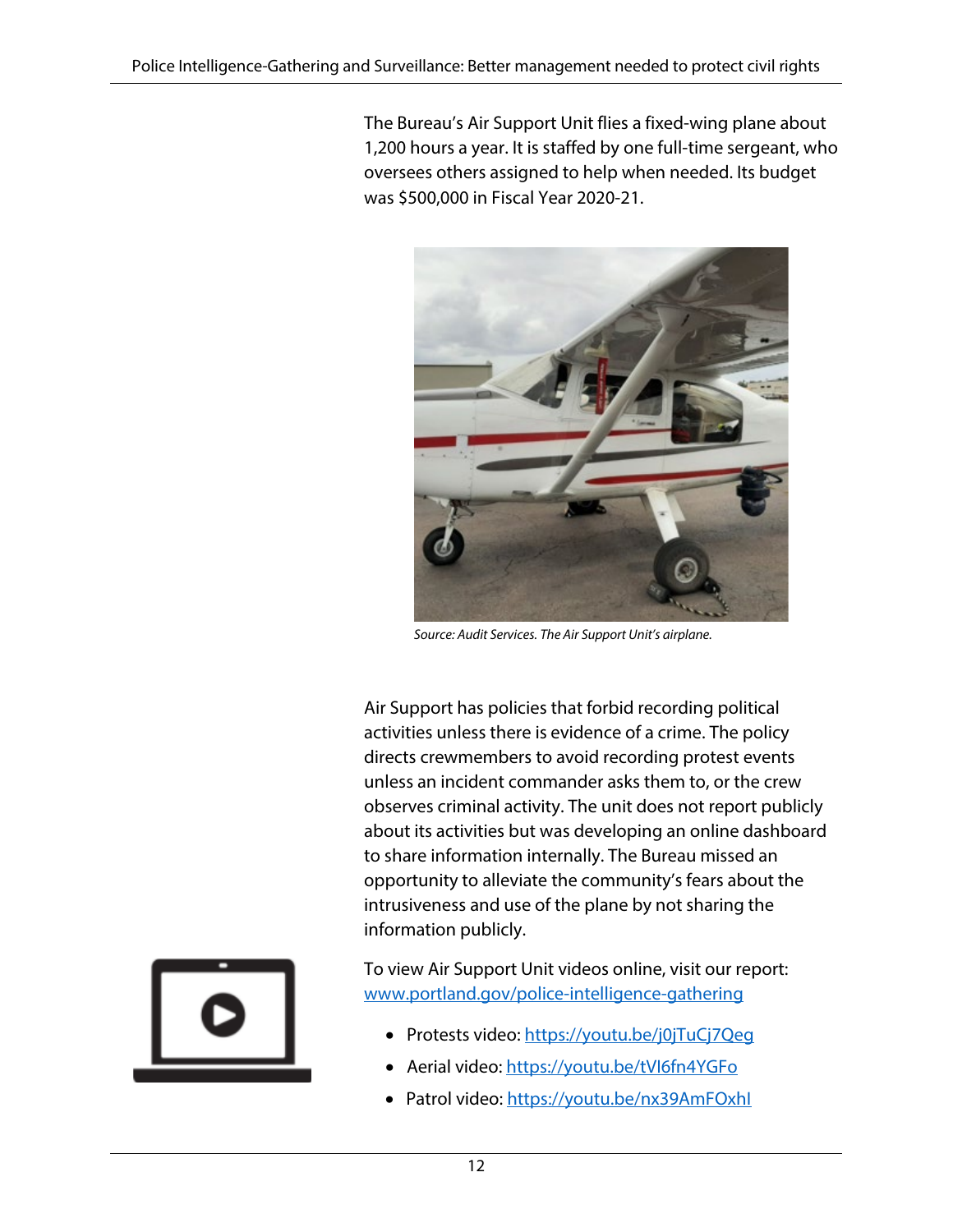#### **Recommendations**

**To improve the quality of information gathered and trust with Portlanders, the Police Commissioner and Chief should:**

- 1. Adopt a directive related to investigating First Amendment activity that provides guidance for the appropriate collection of information to protect people's civil rights.
- 2. Create a procedure that limits access to sensitive information and promotes compliance with state law about collecting and maintaining political, religious, and social information that is not associated with criminal activity.
- 3. Adopt a technology directive that includes Council authorization of surveillance technology, advice from a privacy commission, and requirements for policies and reporting.
- 4. Add to the social media directive guidance for its use for investigations and a requirement to document the law enforcement purpose for searching individuals and groups.
- 5. Publish public reports on the Bureau's use of surveillance technology to ease the public's concerns about inappropriate intelligence-gathering and how devices are managed to prevent it.

**The Police Commissioner and Police Chief generally agreed with our recommendations**

View the responses to the audit from Mayor Ted Wheeler and Portland Police Chief Chuck Lovell at the end of this report.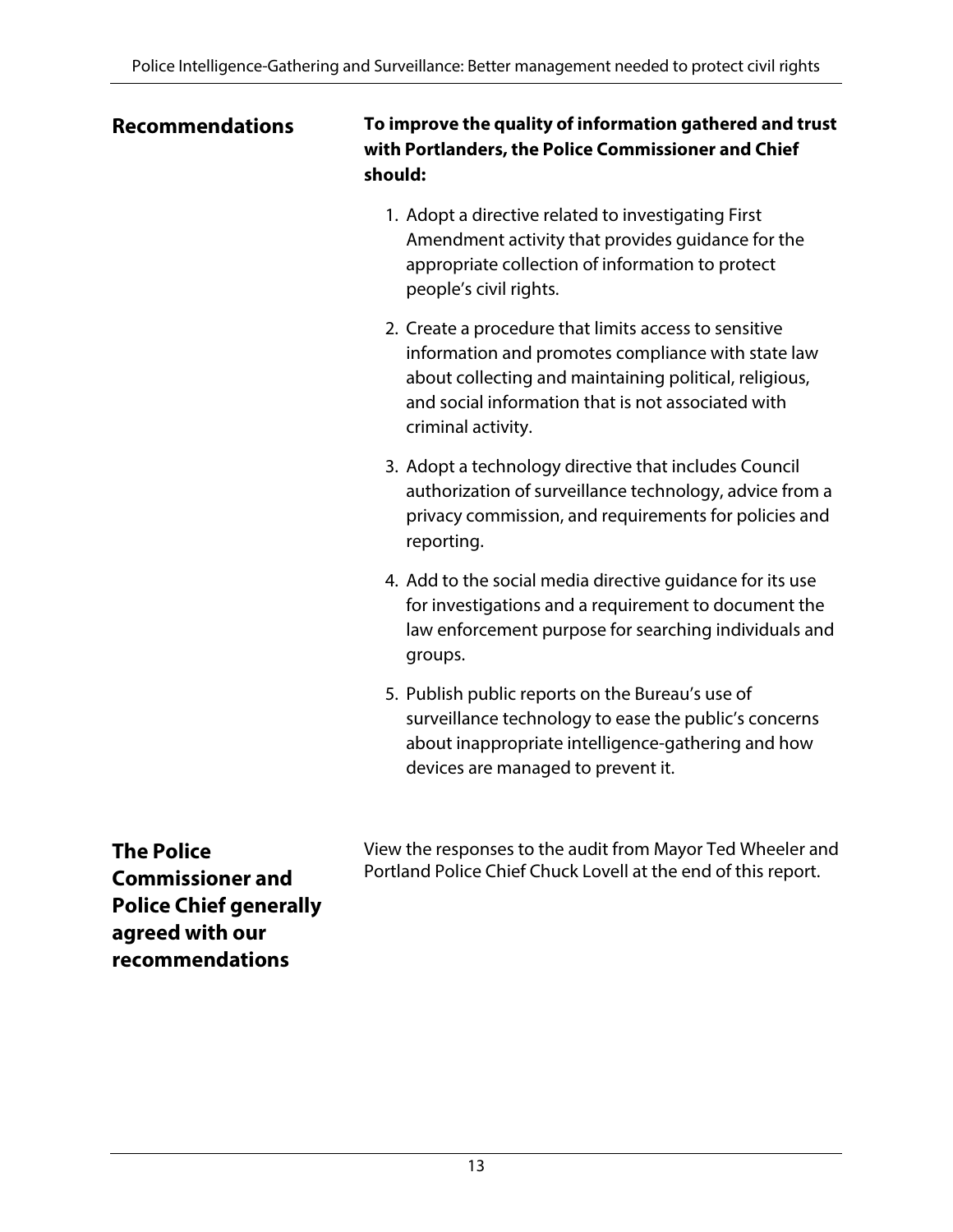**How we did our work** Our audit objective was to determine whether privacy and civil liberties were protected in 2020 by Portland Police conducting investigations related to Black Lives Matter protests. A second objective was to determine whether the Bureau applied data governance standards for surveillance technology.

To accomplish our objectives, we

- Interviewed police managers, detectives, and officers involved in investigating protest-related cases; Criminal Intelligence Unit, Air Support Unit, and technology support staff; other City employees with expertise in open data, technology, law, and finance;
- Interviewed community members and representatives from the American Civil Liberties Union Oregon, Council on American Islamic Relations Oregon, Coalition of Communities of Color, Future of Privacy Forum, Imagine Black, Latino Network, PDX Privacy, Portland Copwatch, Secure Justice, Technology Association of Oregon, Unite Oregon, Western States Center, and Word is Bond;
- Reviewed rules related to intelligence gathering and surveillance technology, including Oregon Revised Statute 181A.250 and Bureau directives and standard operating procedures.
- Compared Portland's policies and practices to those in other jurisdictions, including policing First Amendment events in San Francisco and the District of Columbia; surveillance technology use in Oakland; and social media criteria developed by the Bureau of Justice Administration;
- Reviewed reports and evidence collected by police officers related to protests, including a random sample of 40 reports out of a population of 1,503. Our findings cannot be generalized to the population;
- Reviewed reports, bulletins, and tactical assessment generated by the Criminal Intelligence Unit, including a random sample of 33 products from a population of 471. Our findings cannot be generalized to the population;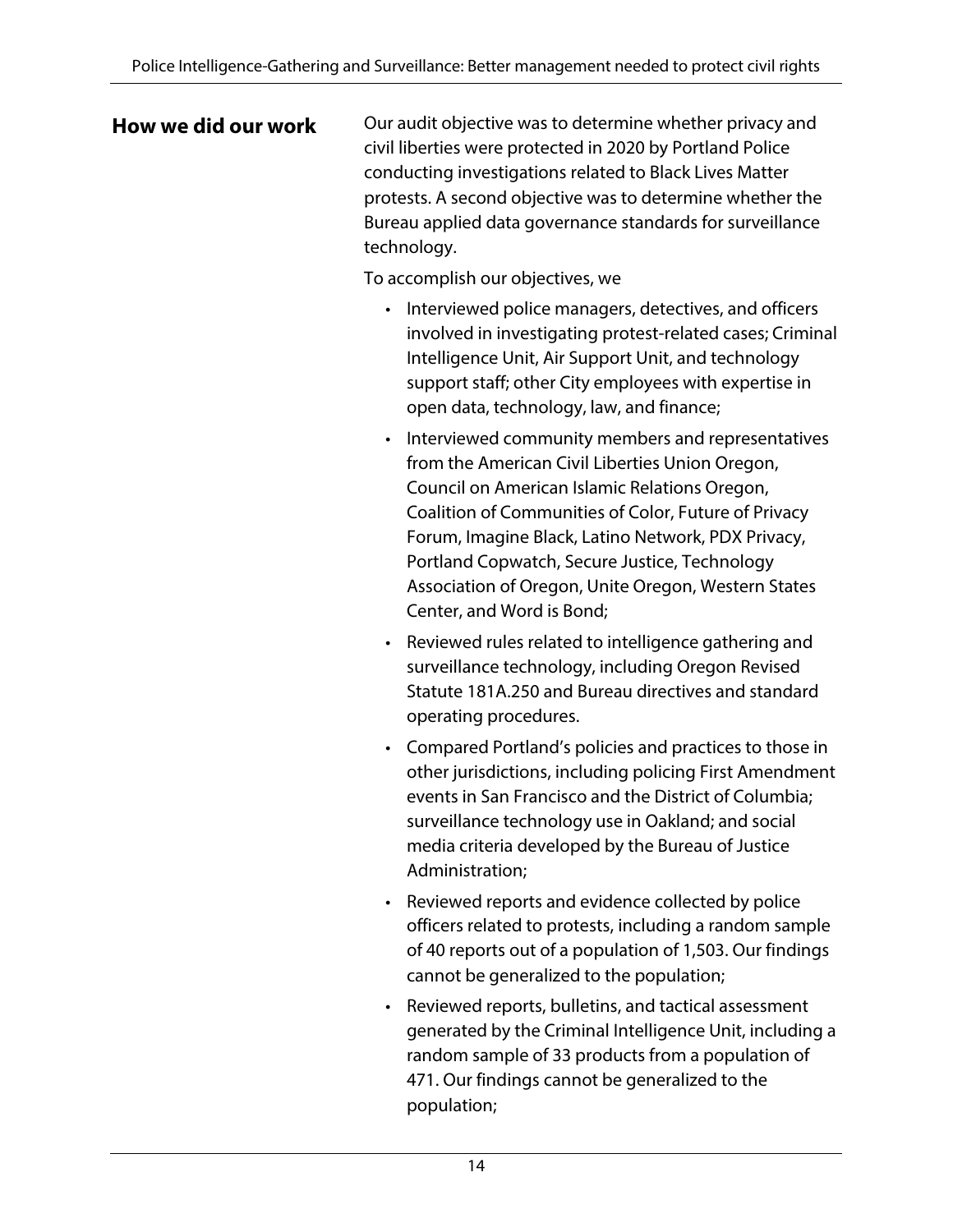- Inventoried surveillance technologies and their associated policies; compared them to best practices;
- Reviewed social media use by Criminal Intelligence Unit officers. We drew a random sample of 25 social media searches from the 114 people officers looked up between Aug. 8, 2021 and Oct. 15, 2021. Our findings cannot be generalized to the population;
- Reviewed a random sample of recordings take by the Air Support Unit. We reviewed recordings from 20 flights out of a population of 157. Our findings cannot be generalized to the population. We reviewed video from an additional four flights that occurred during large protests. We rode in the airplane for direct observations on September 1, 2021.

We conducted this performance audit in accordance with generally accepted government auditing standards. Those standards require that we plan and perform the audit to obtain sufficient, appropriate evidence to provide a reasonable basis for our findings and conclusions based on our audit objectives. We believe that the evidence obtained provides a reasonable basis for our findings and conclusions based on our audit objectives.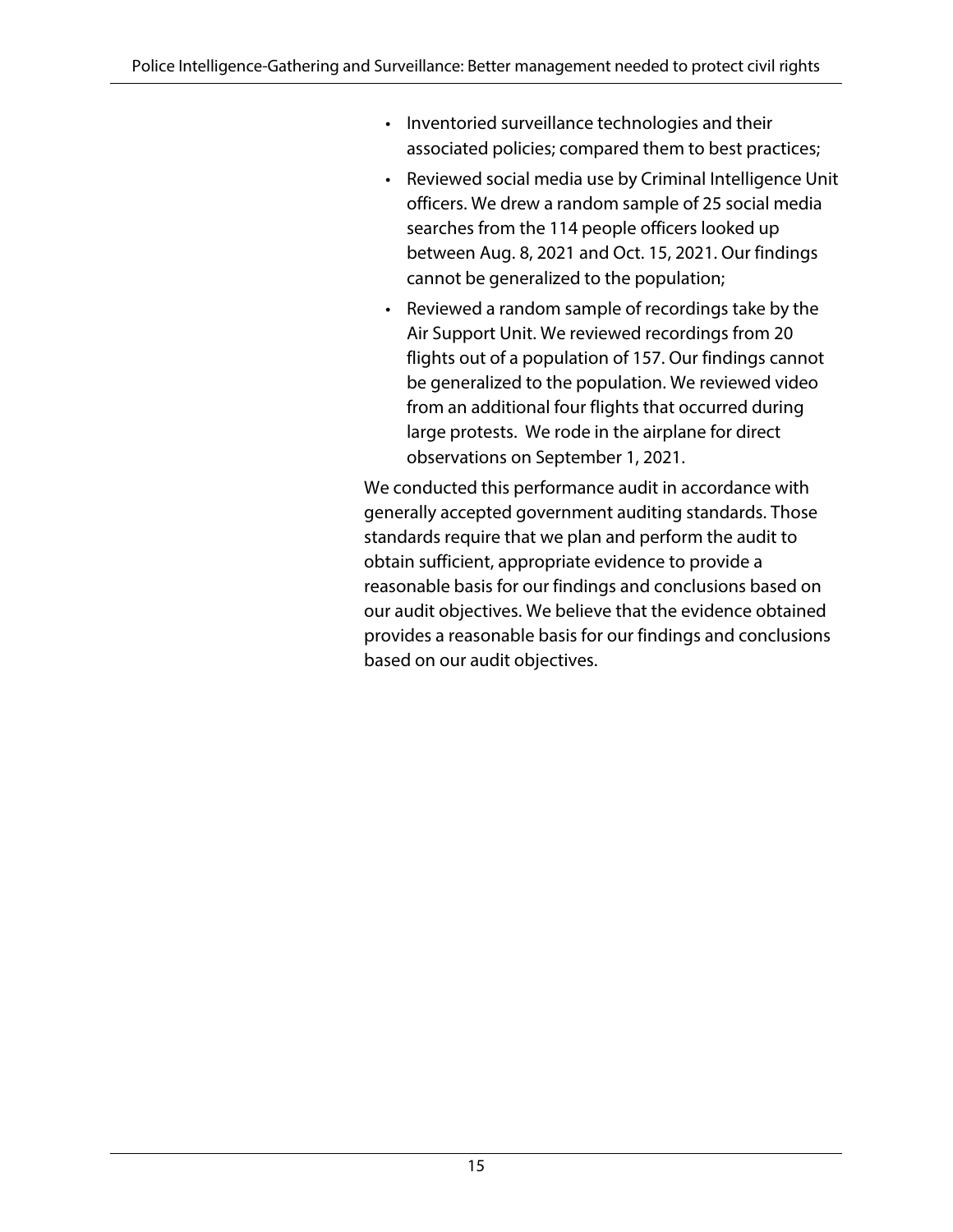

Office of Mayor Ted Wheeler City of Portland

April 1, 2022

Mary Hull Caballero City Auditor 1221 SW 4th Avenue, Ste. 310 Portland, OR 97204

Dear Auditor Hull Caballero,

Thank you for the opportunity to review and respond to your audit of police intelligence gathering. The people of Oregon have placed strong privacy protections on the ways in which law enforcement can collect and use information about the citizenry. I support these protections because of the very real history of shameful and biased surveillance practices by some law enforcement agencies in our state and nation. This history cannot be forgotten as we forge ahead with efforts to improve policing and work to earn trust between law enforcement and our community.

As Police Commissioner, my team and I will work with PPB to enact all five of audit recommendations, four in full and one in part. PPB's Policy Development Team will lead efforts to engage subject matter experts to ensure that all policies, existing or new, accurately reflect legal and procedural requirements. My administration will also continue to work with PPB to ensure these policies are implemented without delay.

Auditor, I appreciate your team's efforts and thoughtful consideration in making these assessments. Thank you for the important work you do.

Sincerely,

Mayor Ted Wheeler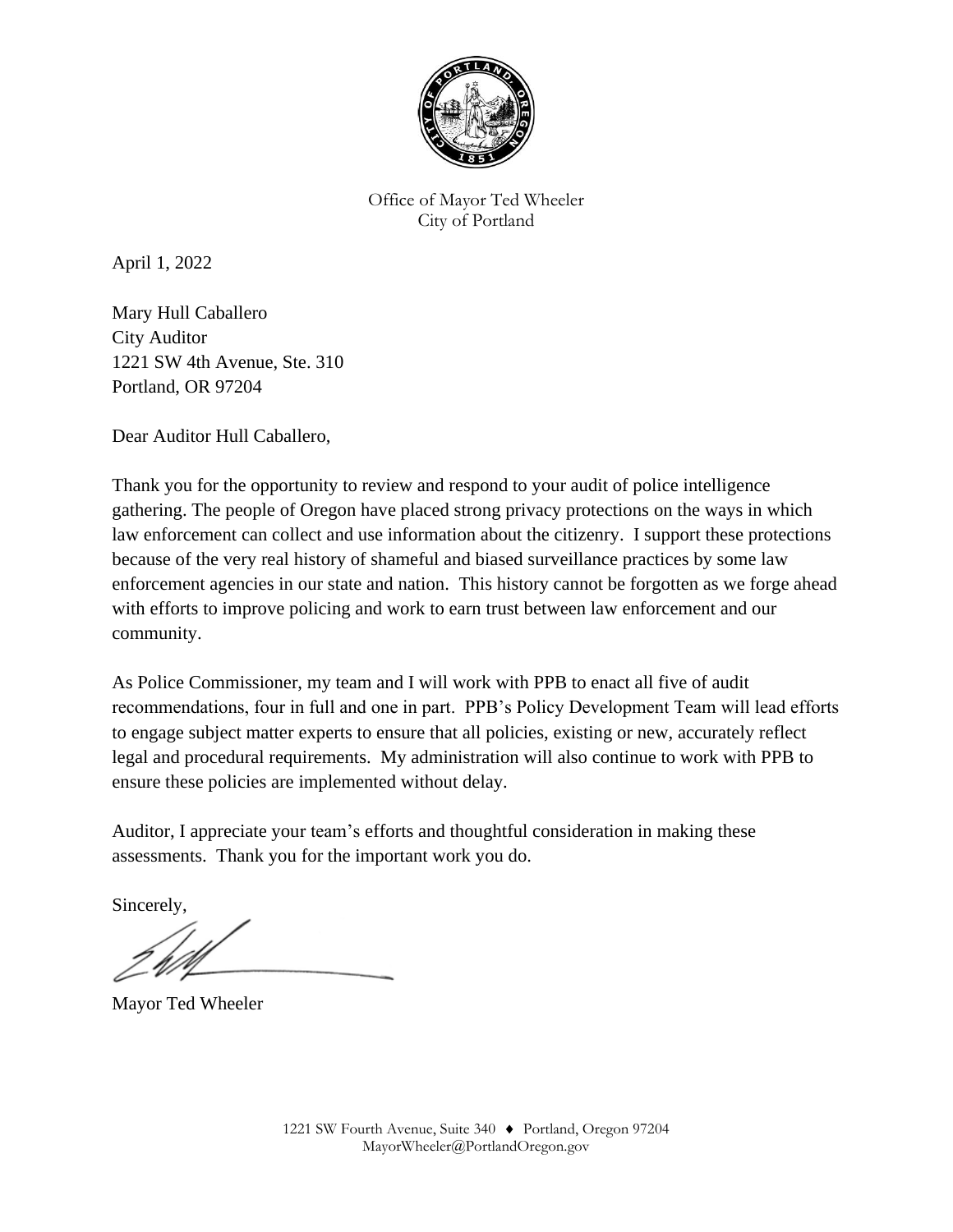

#### **CITY OF PORTLAND, OREGON**

**Bureau of Police** Ted Wheeler, Mayor Charles Lovell, Chief of Police 1111 S.W. 2nd Avenue . Portland, OR 97204 . Phone: 503-823-0000

Integrity • Compassion • Accountability • Respect • Excellence • Service

March 26, 2022

Dear Auditor Hull-Caballero:

We have reviewed the recent audit by your office regarding Police Intelligence Gathering and Surveillance. While we agree, fully or in part, to the five recommendations, we would like to provide critical, clarifying information in addition to our recommendation responses.

As we discussed with your team, the application of a Criminal Intelligence Unit (CIU) Standard Operating Procedure (SOP) to the five police reports was incorrect as the reports cited were not criminal intelligence (a sixth was an outside law enforcement agency bulletin). These reports were filed appropriately, in RegJIN, in accordance with Portland Police Bureau Directive 900.00 General Reporting Guidelines. The retention of such reports is bound by State Public Records Law. This information was shared with the audit team but this assertion remained in the final report. A new directive regarding criminal intelligence will address the overall concerns expressed by the audit regarding the safeguarding of information.

In addition, the audit uses the term "searching" when referring to the use of social media by investigators. It's important to note that while common vernacular might include the terms "searching the internet" or "searching social media," the term "search" has a specific meaning under the law. The City Attorney's Office pointed out the constitutional significance of the word "search" and, moreover, that various court opinions have held that viewing open source social media does not constitute a "search" under the Fourth Amendment. For clarity, when viewing publicly available social media information, it should not be labeled a "search" but instead a "query" or "viewing." The term "search," as it relates to viewing social media, should only be used to describe police accessing private information after obtaining a subpoena, search warrant, or court order.

As you will see the Portland Police Bureau is in the process of implementing several of the recommendations provided by your office as we continue to improve our transparency and trust building.

The following is our response to each of the audit's recommendations.

1. Adopt a directive related to investigating First Amendment activity that provides guidance for the appropriate collection of information to protect people's civil rights.

Agree, in part. Current Portland Police Bureau (PPB) Directive 635.10 Crowd Management/Crowd Control defines Freedom of Speech as: "The right to speak, associate,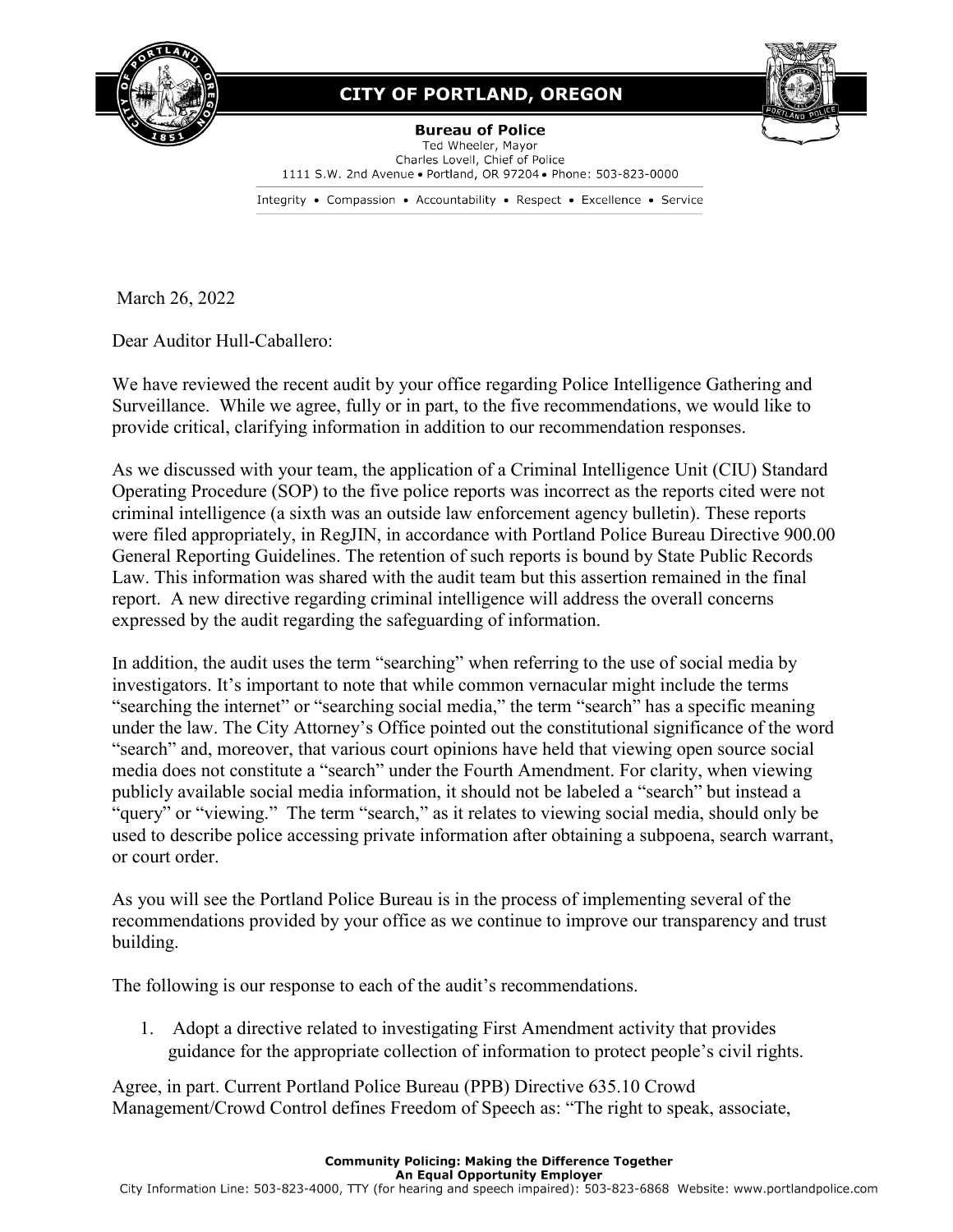assemble, and petition the government; speech that is protected by the First Amendment to the United States Constitution and Article I, sections 8 and 26 of the Oregon Constitution. For the purposes of this Directive, the rights issuing from both the federal and state Constitutions are collectively referred to as First Amendment rights."

Under the directive's policy section it states:

- 1. "The purpose of this Directive is to provide guidance for demonstrations, special events, the managing of crowds during demonstrations, and controlling crowds during civil disturbances."
- 2. "Freedom of speech, association, assembly, and the right to petition the government are subject to reasonable restrictions on the time, place, and manner of expression; the content of the speech does not provide the basis for imposing limitations on First Amendment rights."
- 3. "The Portland Police Bureau recognizes that the City of Portland has a tradition of free speech and assembly. It is the responsibility and priority of the Portland Police Bureau not to unduly impede the exercise of First Amendment rights and to provide for the safe and lawful expression of speech, while also maintaining the public safety, peace and order. A police response that impedes otherwise protected speech must be narrowly tailored to serve a significant government interest."
- 4. "While the First Amendment provides broad protections for the expression of speech, it does not provide protection for criminal acts including, but not limited to, riot, disorder, interference with traffic upon the public streets, or other immediate threats to public safety, peace or order."

This directive is currently under review. The Policy Development Team and subject matter experts will look to provide additional guidance on the appropriate collection of information, in accordance with Oregon Revised Statute (ORS) § 181A.250 (Specific information not to be collected or maintained), and in accordance with other Directives including but not limited to Directive 900 Report Writing, and Directive 660.00 Management of Criminal Intelligence Files (DRAFT).

All PPB members will be required to sign and acknowledge understanding the directive.

2. Create a procedure that limits access to sensitive information and promotes compliance with state law about collecting and maintaining political, religious, and social information that is not associated with criminal activity.

Agree. Directive 660.00 Management of Criminal Intelligence Files (DRAFT) provides definitions, policy, and procedures specific to criminal intelligence, including ORS § 181A.250. Upon adoption of this directive, all PPB members will be trained on the directive (including refresher training on ORS § 181A.250) and will be required to sign and acknowledge understanding the directive.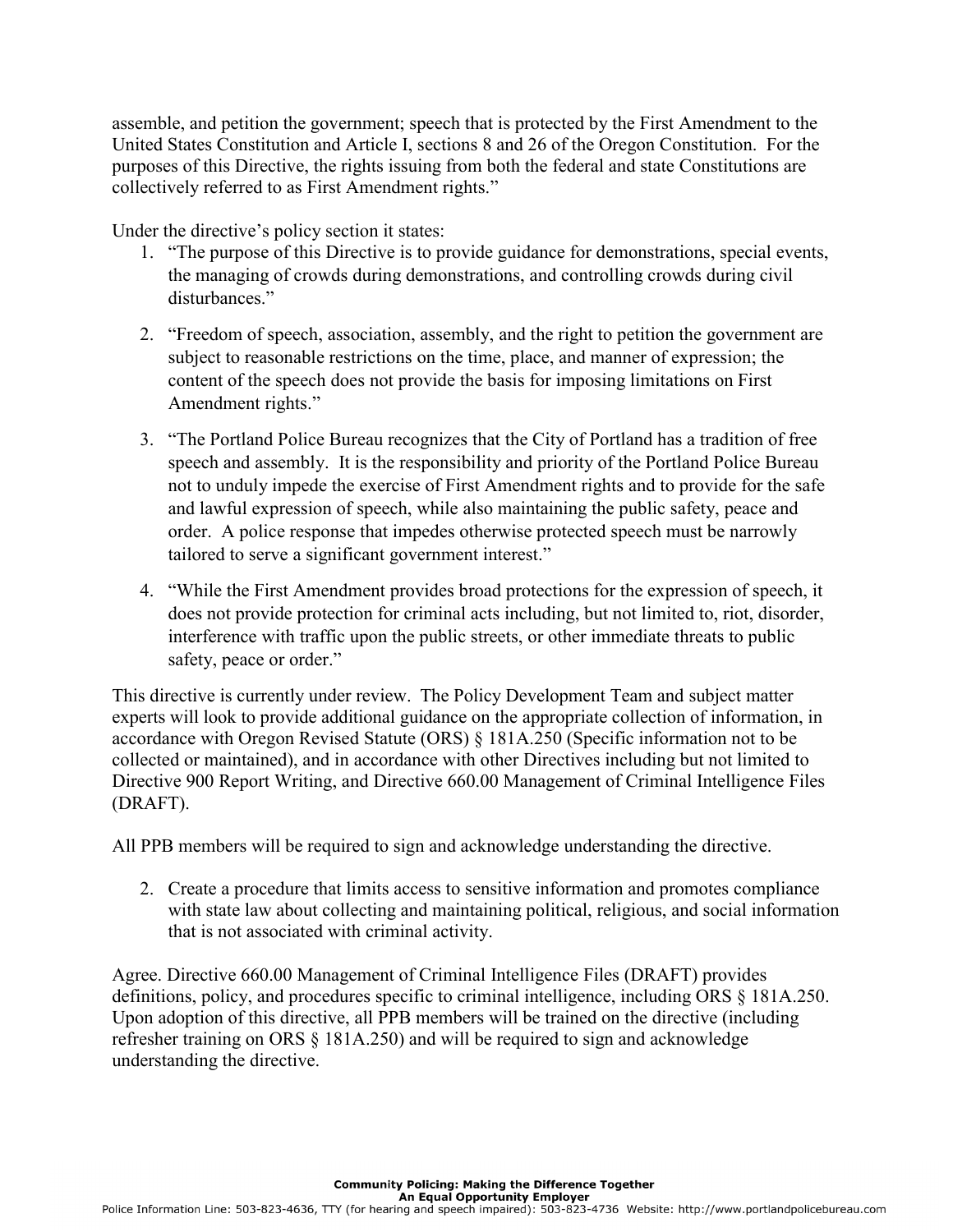3. Adopt a technology directive that includes Council authorization of surveillance technology, advice from a privacy commission, and requirements for policies and reporting.

Agree, in part. Currently PPB follows the current state law that governs surveillance.

In accordance with ORS § 181A.250, members shall not collect or maintain information about the political, religious, or social views, associations or activities of any individual, group, association, organization, corporation, business or partnership unless such information directly relates to an investigation of criminal activities, and there are reasonable grounds to suspect the subject of the information is or may be involved in criminal conduct.

Furthermore, PPB Directive 344.05 Bias-Bases Policing clearly states:

"Bureau members are committed to respecting and preserving the constitutional rights of all individuals. Members are prohibited from taking or refraining to take any police action motivated by bias or prejudice and should, when appropriate, strive to engage community members in a positive manner."

Furthermore, "members shall not profile or discriminate against any individual who is a member of a legally protected class. Legally protected classes, as defined by federal or state statute, as well as case law, include an individual's race, color, national origin, citizenship, ethnicity, religion, sex, pregnancy, sexual orientation, gender identity, age, actual or perceived mental or physical disability, language (spoken or signed), marital or familial status, veteran status or any other protected status under law."

PPB will draft a Standard Operating Procedure (SOP) that more specifically governs the use and reporting of electronic surveillance technology.

More specifically, the SOP prohibits the use of electronic surveillance technology (EST) to:

- Conduct random or indiscriminate mass surveillance activities.
- Target a person based solely on individual characteristics, such as, but not limited to race, ethnicity, national origin, religion, disability, economic source or status, housing status, gender or sexual orientation.
- Harass, intimidate or discriminate against any individual or group.
- Conduct personal business of any type.
- To be combined with any type of facial recognition technology.

Authorized use of EST includes the following:

- Ongoing and current criminal investigations, where the investigator has reasonable suspicion to believe that person(s) to be surveilled, have committed a crime, or about to commit a crime, or are involved in the commission of a crime.
- Pursuant to a court order authorizing it's use in an investigation if required by law.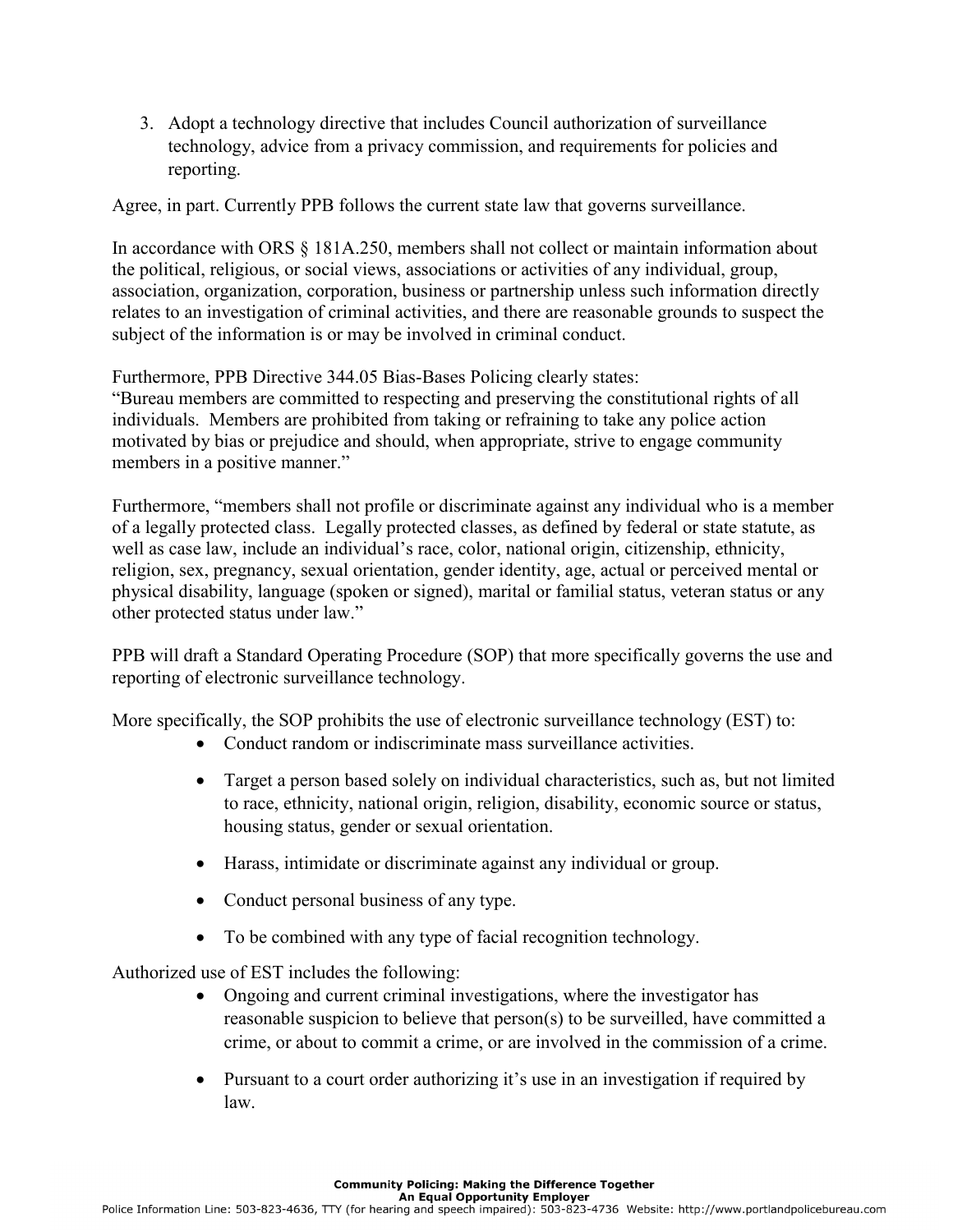- With consent from the person(s) to which the EST is monitoring (900 Alarms, Threats / Safety).
- In instances where there is an imminent threat to life / safety where exigent circumstances exist.
- All uses of EST will follow current local, state and federal laws as to the use, placement, monitoring, and reporting.

 As part of the SOP, the authorization of EST will be at the direction of the Commissioner in Charge of the Police Bureau. PPB must obtain Commissioner in Charge approval prior to any of the following:

- Accepting state or federal funds for surveillance technology.
- Acquiring, purchasing, or using new electronic surveillance technology.
- 4. Add to the social media directive guidance for its use for investigations and a requirement to document the law enforcement purpose for searching individuals and groups.

Agree. Current PPB Directive 311.40 Personal Use of Social Media does not govern the official use of social media and states that official uses will be governed by a separate directive.

The PPB Policy Development Team will work with subject matter experts (SMEs) to create a directive governing the official use of social media resources to include definitions, policies, and procedures. The directive may include policy and procedure on documenting the law enforcement purpose, if applicable and legally required.

5. Publish public reports on the Bureau's use of surveillance technology to ease the public's concerns about inappropriate intelligence-gathering and how devices are managed to prevent it.

Agree. As part of the PPB annual report, PPB will report the use of EST which will include the following:

- a. Description of the technology was used, and the purpose of its use.
- b. A general geographic area where the technology used.
- c. Record of any community complaints in the use of the specific surveillance technology.
- d. Any violations of Directives or Operating Procedures.
- e. Overall effectiveness of the technology, or problems identified.
- f. Any recommendations to the policy.

 $\frac{1}{2}$ 

Chief of Police